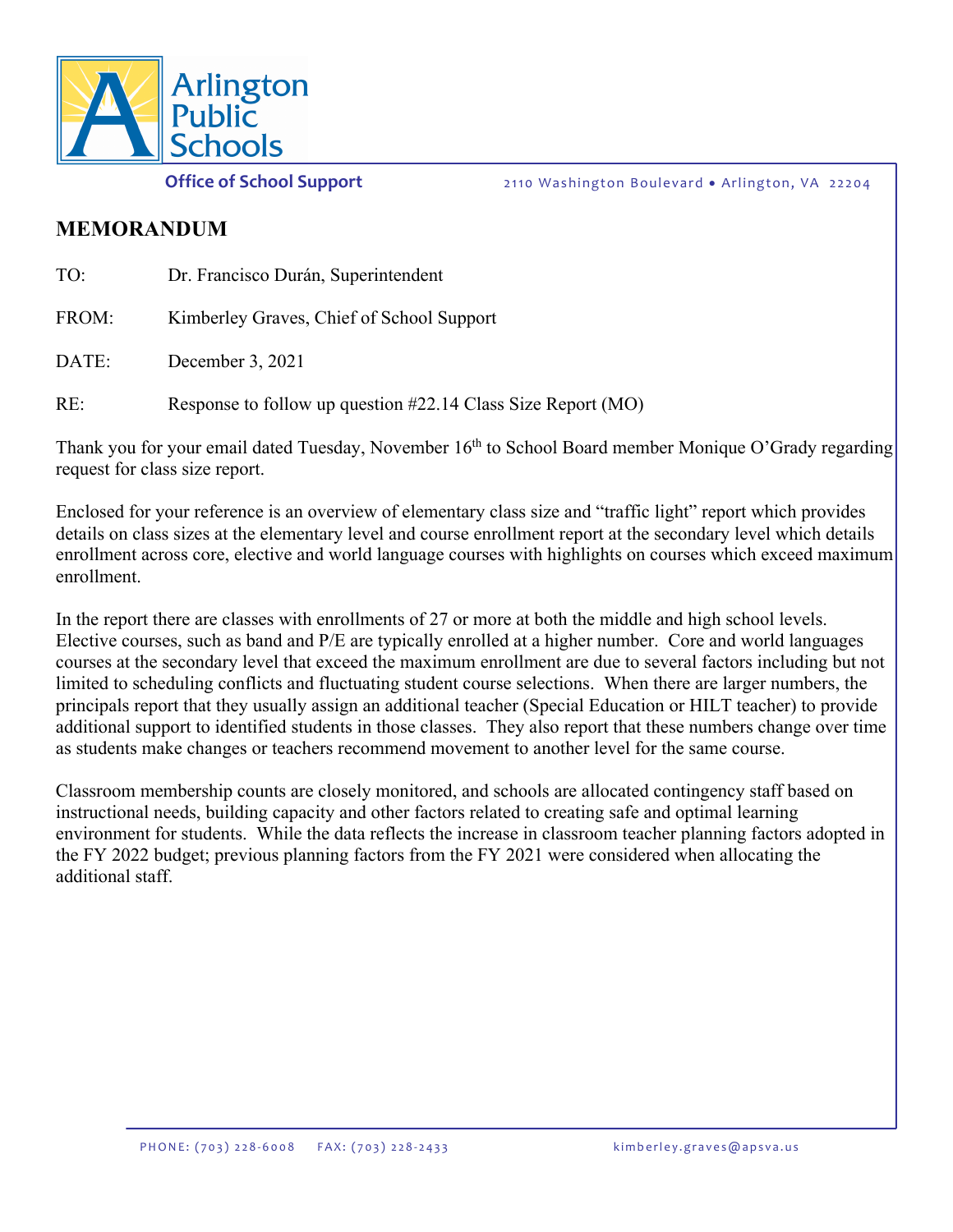#### Arlington Public Schools Class Size Report 2021-2022 Elementary

| <b>School</b>                             |       | Κ               |                 |                 |                 |                 |                    | 2               |                 |       | 3               |                 |                 | 4               |                 |                 | 5               |                 |  |
|-------------------------------------------|-------|-----------------|-----------------|-----------------|-----------------|-----------------|--------------------|-----------------|-----------------|-------|-----------------|-----------------|-----------------|-----------------|-----------------|-----------------|-----------------|-----------------|--|
|                                           | aver  | min             | max             | aver            | min             | max             | aver               | min             | max             | aver  | min             | max             | aver            | min             | max             | aver            | min             | max             |  |
| Abingdon Elementary School                | 24.4  | 23              | 25              | 20.33           | 19              | 21              | 20.83              | 20              | 22              | 21    | 21              | 21              | 24.25           | 22              | 26              | 23.25           | 22              | 24              |  |
| Alice West Fleet Elementary School        | 23.33 | 20              | 25              | 23              | 22              | 25              | 24.25              | 22              | 26              | 23.25 | 21              | 25              | 23.67           | 23              | 25              | 21.5            | 20              | 24              |  |
| <b>Arlington Science Focus Elementary</b> | 20.25 | 20              | 21              | 20.25           | 18              | 22              | 22                 | 21              | 24              | 23.33 | 23              | 24              | 25.67           | 24              | 27              | 21.33           | 21              | 22              |  |
| <b>Arlington Traditional Elementary</b>   | 23.2  | 21              | 24              | 22.75           | $\overline{22}$ | 24              | 23.5               | $\overline{23}$ | $\overline{24}$ | 21.8  | 21              | 23              | 24.5            | 23              | $\overline{26}$ | 25              | $\overline{24}$ | 26              |  |
| <b>Ashlawn Elementary School</b>          | 22    | 21              | 23              | 22.67           | 22              | 24              | 22.75              | 21              | 24              | 21    | 20              | 22              | 25              | $\overline{24}$ | 26              | 24.33           | 24              | 25              |  |
| <b>Barcroft Elementary School</b>         | 19.67 | 19              | 20 <sub>l</sub> | 21.5            | 21              | 22              | 18.33              | 18 <sup>l</sup> | 19              | 17.25 | 17              | $\overline{18}$ | 19              | 18              | 20              | 26.5            | 26              | $\overline{27}$ |  |
| <b>Barrett Elementary School</b>          | 16.75 | 14              | 18              | 19.75           | 16              | 21              | $\overline{20.25}$ | 19              | 23              | 20    | 19              | $\overline{23}$ | 20.33           | 20              | 21              | 24              | 23              | 25              |  |
| <b>Campbell Elementary School</b>         | 20.33 | 18              | 22              | 20.67           | 20 <sup>2</sup> | 22              | 20.33              | 20              | 21              | 19.67 | 18              | 21              | 20.67           | 20              | 21              | 19.33           | 19              | 20              |  |
| <b>Cardinal Elementary School</b>         | 25.25 | $\overline{25}$ | 26              | 24              | 23              | 25              | 26.75              | 26              | $\overline{27}$ | 24.6  | 23              | 26              | 23.6            | 23              | 25              | 26.75           | 26              | $\overline{27}$ |  |
| <b>Carlin Springs Elementary School</b>   | 19.5  | 18              | 20 <sub>l</sub> | 18              | 18 <sup>1</sup> | 18              | 18                 | 18              | 18              | 18.25 | 16              | 20              | 19.25           | 18              | 20              | 21              | 20              | 22              |  |
| <b>Claremont Elementary School</b>        | 23.25 | $\overline{22}$ | 24              | 20.33           | 19              | 22              | 22.4               | 21              | 24              | 22    | 21              | $\overline{23}$ | 23              | $\overline{22}$ | 24              | 21.6            | 21              | $\overline{22}$ |  |
| <b>Discovery Elementary School</b>        | 18.33 | $\overline{18}$ | 19              | 20              | 20 <sup>2</sup> | 20              | 18.25              | 17              | 19              | 22.25 | $\overline{22}$ | 23              | 21.5            | $\overline{21}$ | 22              | 25.67           | 25              | 26              |  |
| Dr. Charles R. Drew Elementary School     | 21    | 20              | 22              | 23              | 21              | 24              | 17                 | 16              | 19              | 22.33 | 22              | 23              | 19.33           | 17              | 21              | 27.5            | 27              | 28              |  |
| Escuela Key Elementary School             | 23.5  | 23              | 24              | 21.2            | 20 <sup>1</sup> | 22              | 24.75              | 23              | 26              | 23.5  | $\overline{23}$ | 24              | 26              | 25              | 27              | 22.25           | 21              | 24              |  |
| <b>Glebe Elementary School</b>            | 21    | 21              | 21              | 24              | 23              | 26              | 21                 | 21              | 21              | 24.67 | 24              | 25              | $\overline{25}$ | 24              | 26              | 21.75           | 20              | 23              |  |
| Hoffman-Boston Elementary School          | 23    | $\overline{22}$ | 24              | 20              | 19              | 21              | 20.5               | 19              | 22              | 22.75 | 22              | 24              | 19.67           | 19              | 20              | 21              | $\overline{20}$ | $\overline{22}$ |  |
| Innovation Elementary School              | 20.33 | $\overline{20}$ | $\overline{21}$ | $\overline{22}$ | 21              | $\overline{23}$ | 22.33              | 20              | $\overline{24}$ | 23.67 | $\overline{22}$ | 25              | 22.33           | $\overline{22}$ | 23              | 21.5            | $\overline{21}$ | $\overline{22}$ |  |
| Jamestown Elementary School               | 24.33 | 23              | 25              | 21.67           | 21              | 22              | 25.67              | $\overline{25}$ | $\overline{27}$ | 21    | 19              | 23              | 23.33           | $\overline{22}$ | $\overline{24}$ | 26.67           | 26              | $\overline{27}$ |  |
| Long Branch Elementary School             | 16.33 | 16              | 17              | 23.67           | 23              | 24              | 16.33              | 16              | 17              | 21    | 20              | 22              | 22.33           | $\overline{21}$ | 23              | 22              | 19              | 25              |  |
| Nottingham Elementary School              | 19.67 | 19              | 20 <sub>l</sub> | 20              | 19              | 21              | 24                 | $\overline{23}$ | $\overline{25}$ | 21.5  | 21              | 22              | 26              | 26              | 26              | 24.67           | 24              | 25              |  |
| Oakridge Elementary School                | 19.2  | 19              | 20 <sub>l</sub> | 22.2            | 19              | $\overline{23}$ | $\overline{22}$    | 21              | 23              | 23    | $\overline{22}$ | 24              | 23.25           | $\overline{22}$ | $\overline{24}$ | $\overline{22}$ | $\overline{21}$ | 23              |  |
| Randolph Elementary School                | 19.33 | 18              | 20 <sub>l</sub> | 19.33           | 19              | 20              | 16.5               | 15              | 17              | 15.75 | 13              | 17              | 22              | $\overline{20}$ | 23              | 19.33           | 19              | 20              |  |
| <b>Taylor Elementary School</b>           | 20.33 | 19              | $\overline{21}$ | 25              | 23              | $\overline{26}$ | 23                 | 20              | $\overline{26}$ | 21    | 16              | $\overline{24}$ | $\overline{21}$ | 19              | $\overline{23}$ | 22.5            | $\overline{22}$ | 23              |  |
| <b>Tuckahoe Elementary School</b>         | 22.67 | 21              | 24              | 25.33           | 25              | 26              | 19.67              | 19              | 21              | 24.33 | 22              | 26              | 24.67           | 24              | 25              | 23.67           | 23              | 24              |  |
| Virtual Learning Program - Elementary     | 24    | 23              | $\overline{25}$ | 14              | 13              | 15              | 16                 | 15              | $\overline{17}$ | 18.33 | 16              | $\overline{20}$ | 20.5            | $\overline{20}$ | $\overline{21}$ | 18.33           | $\overline{17}$ | 20              |  |
| Average school class size per grade       | 21.24 |                 |                 | 21.03           |                 |                 | 20.73              |                 |                 | 21.49 |                 |                 | 22.34           |                 |                 | 22.54           |                 |                 |  |

|                                       | Pk -K |    |               |                    | 1 - 3 |                    |    |     |
|---------------------------------------|-------|----|---------------|--------------------|-------|--------------------|----|-----|
| <b>ISchool</b>                        | aver  |    | I min I max I | aver I min I max I |       | aver I min I max I |    |     |
| Montessori Public School of Arlington | 22.71 | 19 |               | 25 24.67           | -23   | 26 26.75           | 26 | 28I |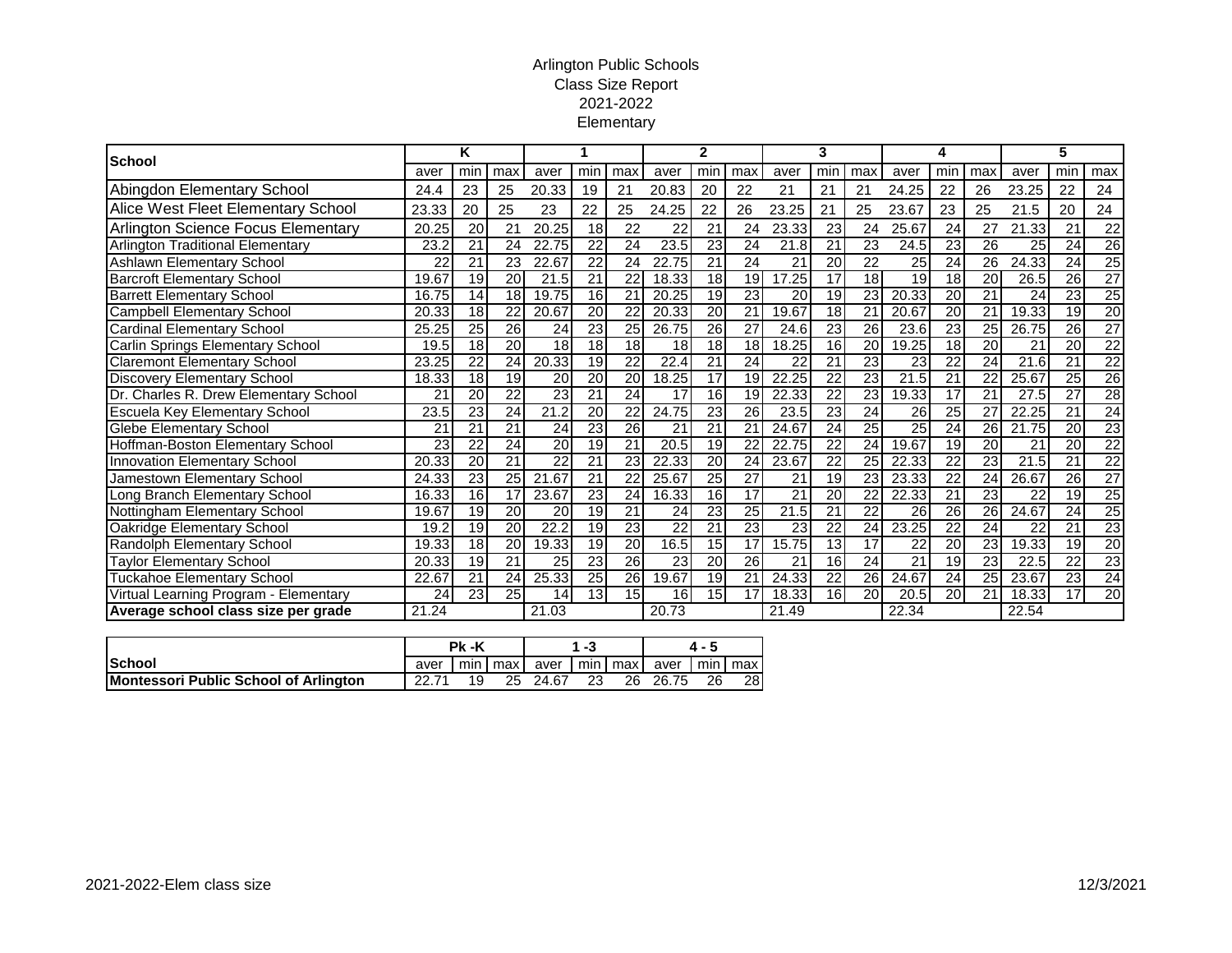### Arlington Public Schools Class Size Traffic Light Report 2021-2022

| <b>Schools</b>                              | Kindergarten |    |              |                    |                         | <b>First Grade</b> |                      |                    |                | <b>Second Grade</b>                  |    |                            |                                    | Third grade          |                     |                 |       |                 | <b>Fourth Grade</b>  |                              |                |          |                 | <b>Fifth Grade</b>      |                   |                           |    |                 |                           |                         |          |                |
|---------------------------------------------|--------------|----|--------------|--------------------|-------------------------|--------------------|----------------------|--------------------|----------------|--------------------------------------|----|----------------------------|------------------------------------|----------------------|---------------------|-----------------|-------|-----------------|----------------------|------------------------------|----------------|----------|-----------------|-------------------------|-------------------|---------------------------|----|-----------------|---------------------------|-------------------------|----------|----------------|
|                                             |              | 2  | 3            | 4                  | $5\overline{)}$         |                    | $\overline{2}$       | 3                  | $\overline{4}$ | $5\overline{)}$                      | 6  |                            | $\overline{2}$                     | 3                    | $\overline{4}$      | $5\overline{)}$ | 6     |                 | 2                    | 3                            | $\overline{4}$ | 5        |                 | $\overline{2}$          | 3                 | $\overline{4}$            | 5  |                 | 2                         | 3                       | $4 \mid$ | 5 <sup>5</sup> |
| <b>Abingdon Elementary School</b>           | 24           | 25 | 25           |                    | 23 25 19 20 20 21 21 21 |                    |                      |                    |                |                                      |    |                            | $20 \,   \, 22 \,   \, 20 \,   \,$ |                      |                     | 20 21 22        |       |                 | $21 \mid 21 \mid 21$ |                              | 21             | 21       | 22              |                         |                   | $24 \mid 26 \mid 25 \mid$ |    |                 | $24$ 24                   | 22                      | 23       |                |
| Alice West Fleet Elementary School          | 20           | 25 | 25           |                    |                         | 22                 | 25                   | 23                 | 22             |                                      |    |                            | 26 24 25 22                        |                      |                     |                 |       | 22 <sup>1</sup> |                      | $25$ 21                      | 25             |          | 25              | $23 \mid 23$            |                   |                           |    |                 | 21 24                     |                         | 21 20    |                |
| <b>Arlington Science Focus Elementary</b>   | 20           | 21 | 20           | 20                 |                         | 22                 | 18                   | 22                 | 19             |                                      |    | 21                         | 21 24                              |                      |                     |                 |       | 23              | $\vert 24 \vert 23$  |                              |                |          | 24              | 26 27                   |                   |                           |    |                 | 22 21                     | 21                      |          |                |
| <b>Arlington Traditional Elementary</b>     | 24           | 23 | 24           | $21 \overline{24}$ |                         |                    | $24 \mid 23 \mid 22$ |                    | 22             |                                      |    | 24                         |                                    | 23 24 23             |                     |                 |       | 21              |                      | 22 23                        |                |          | 23              |                         |                   | $25 \mid 24 \mid 26$      |    |                 | $26$ 24 24 26             |                         |          |                |
| <b>Ashlawn Elementary School</b>            | 23           | 21 | 23           | 21                 |                         |                    | $22$   22   24       |                    |                |                                      |    | 21                         |                                    | $24 \mid 24 \mid 22$ |                     |                 |       | 21              |                      | 22 20                        | 21             |          | 25              | 24                      |                   | $26$ 25                   |    |                 | $25 \mid 24 \mid 24 \mid$ |                         |          |                |
| <b>Barcroft Elementary School</b>           | 19           | 20 | 20           |                    |                         | 21                 | 22 22                |                    | 21             |                                      |    | 18                         |                                    | 19 18                |                     |                 |       | 17              |                      | 17 17                        | 18             |          | 19              |                         |                   | 20 19 18                  |    | 26 27           |                           |                         |          |                |
| <b>Barrett Elementary School</b>            | 14           | 17 | 18           | 18                 |                         |                    | $16$ 21 21 21        |                    |                |                                      |    | 20                         |                                    | 19 19 23             |                     |                 |       | 19              |                      | 19 19                        | 23             |          | 20              | 21                      | $\vert$ 20        |                           |    |                 | 24 25 23                  |                         |          |                |
| <b>Campbell Elementary School</b>           | 18           | 21 | 22           |                    |                         |                    | $20 \mid 22 \mid 20$ |                    |                |                                      |    | 21                         | $\vert 20 \vert 20$                |                      |                     |                 |       | 18              | $\vert 21 \vert 20$  |                              |                |          | 20 <sup>1</sup> | 21                      | 21                |                           |    |                 | 20 19 19                  |                         |          |                |
| <b>Cardinal Elementary School</b>           | 25           | 25 | 26           | 25                 | $24$ 23 $25$ 24         |                    |                      | 27                 | 27             | $26 \overline{27}$                   |    |                            |                                    | 26                   | 23                  | 25              | 23 26 |                 | 23                   |                              |                | 24 23 23 | 25              | 26 27                   |                   | $27 \mid 27$              |    |                 |                           |                         |          |                |
| <b>Carlin Springs Elementary School</b>     | 18           | 20 | 20           | 20                 |                         | 18 18 18<br>18     |                      |                    | $18$   18   18 |                                      | 18 |                            |                                    |                      |                     | 16 20 20        | 17    |                 | 19                   |                              | 20 20          | 18       |                 | 22 21                   |                   | 20                        |    |                 |                           |                         |          |                |
| <b>Claremont Elementary School</b>          | 24           | 23 | 24           | 22                 |                         |                    |                      |                    |                | 20 22 20 19 21 20                    |    |                            | $21 \,   \, 24 \,   \, 21 \,   \,$ |                      | 23 23               |                 |       |                 |                      | 22 22 22 21 23               |                |          | 23              |                         |                   | $24 \mid 22 \mid 23 \mid$ |    |                 | 22 22                     |                         | 22 21 21 |                |
| <b>Discovery Elementary School</b>          | 18           | 18 | 19           |                    |                         |                    | 20 20 20 20          |                    |                |                                      |    |                            | 18 19 17 19                        |                      |                     |                 |       | 22              |                      | 22 23                        | 22             |          | 22              | 21                      | 21                | 22                        |    |                 | 26 25                     | 26                      |          |                |
| Dr. Charles R. Drew Elementary School       | 20           | 21 | 22           |                    |                         |                    | $24 \mid 21 \mid 24$ |                    |                |                                      |    |                            | $16$ 19 16                         |                      |                     |                 |       |                 | $22 \mid 22 \mid 23$ |                              |                |          | 21              | 17                      | $\vert$ 20        |                           |    |                 | 28 27                     |                         |          |                |
| <b>Escuela Key Elementary School</b>        | 24           | 23 | 24           | 23                 |                         |                    |                      |                    |                | $22 \mid 20 \mid 21 \mid 21 \mid 22$ |    |                            | 26 25 23 25                        |                      |                     |                 |       | 24              |                      | $23 \mid 23 \mid 24$         |                |          | 26              | $25 \mid 26 \mid 27$    |                   |                           |    |                 | 24 21                     | 22 22                   |          |                |
| <b>Glebe Elementary School</b>              | 21           | 21 | 21           | 21                 |                         |                    | $26$ 23 23 24        |                    |                |                                      |    | 21                         | $\vert 21 \vert 21$                |                      | 21                  |                 |       | 24              |                      | $25 \mid 25$                 |                |          | 24              | 26                      |                   | $\vert 25 \vert 25$       |    | 21              | 23                        |                         | 23 20    |                |
| Hoffman-Boston Elementary School            | 23           | 23 | 24           | 22                 |                         |                    | 20 21 19             |                    | <sup>20</sup>  |                                      |    |                            | 20 21                              | 22                   | <sup>19</sup>       |                 |       | 24              |                      | $22 \mid 23 \mid 22$         |                |          | 20 <sup>1</sup> | $19 \mid 20$            |                   |                           |    |                 | $20 \mid 22 \mid 21$      |                         |          |                |
| <b>Innovation Elementary School</b>         | 20           | 21 | 20           |                    |                         |                    | 23 21 22             |                    |                |                                      |    |                            | $23 \mid 24 \mid 20$               |                      |                     |                 |       | 24              |                      | 22 25                        |                |          | 22              |                         | $23\overline{22}$ |                           |    | 22 21           |                           |                         |          |                |
| <b>Jamestown Elementary School</b>          | 23           | 25 | 25           |                    |                         |                    | $22 \mid 21 \mid 22$ |                    |                |                                      |    | 25                         | $27$ 25                            |                      |                     |                 |       |                 |                      | $20 \mid 22 \mid 19 \mid 23$ |                |          | 24              | $22 \mid 24$            |                   |                           |    |                 | $27 \mid 27 \mid 26$      |                         |          |                |
| Long Branch Elementary School               | 16           | 17 | 16           |                    |                         |                    | $23 \mid 24 \mid 24$ |                    |                |                                      |    |                            | 17 16 16                           |                      |                     |                 |       |                 | 20 21 22             |                              |                |          | 21              | $23 \mid 23$            |                   |                           |    |                 | 19 22                     | 25                      |          |                |
| <b>Nottingham Elementary School</b>         | 20           | 20 | 19           |                    |                         |                    | 21   19   20         |                    |                |                                      |    |                            | $25 \mid 24 \mid 23$               |                      |                     |                 |       | 21              | 22                   |                              |                |          | 26              | $\sqrt{26}$ 26          |                   |                           |    |                 | 25 24                     | 25                      |          |                |
| <b>Oakridge Elementary School</b>           | 19           | 19 | 19           |                    | 19 20                   |                    |                      |                    |                | 23 23 19 23 23                       |    |                            | $22$ 22 21                         |                      | 23                  |                 |       | 23              |                      | 23 24 22                     |                |          | 24              |                         |                   | $23$ $22$ $24$            |    |                 | 22 21                     | $23$ 22                 |          |                |
| Randolph Elementary School                  | 18           | 20 | 20           |                    |                         | 20                 |                      | 19 19              |                |                                      |    |                            | $17$   15  17                      |                      | 17                  |                 |       | 17              |                      | 17 16 13                     |                |          | 23              | 20 23                   |                   |                           |    | 20 <sup>1</sup> | 19                        | 19                      |          |                |
| <b>Taylor Elementary School</b>             | 21           | 21 | 18           |                    |                         | 25                 | 26                   | 23                 | 26             |                                      |    | 20                         |                                    | 23 26                |                     |                 |       | 22              |                      | 22 16                        | 24             |          | $\overline{22}$ | 20                      | 23                | 19                        |    | 22              | 23                        | $\sqrt{23}$ $\sqrt{22}$ |          |                |
| <b>Tuckahoe Elementary School</b>           | 24           | 23 | 21           |                    |                         | 25                 | $25 \mid 26$         |                    |                |                                      |    | 21                         | 19 19                              |                      |                     |                 |       |                 | $25 \mid 26 \mid 22$ |                              |                |          | 25              | $\sqrt{25}$ $\sqrt{24}$ |                   |                           |    |                 | $\boxed{23}$ 24 24        |                         |          |                |
| Virtual Learning Program - Elementary       | 23           | 25 |              |                    |                         |                    | 13 15                |                    |                |                                      |    |                            | 15 16 17                           |                      |                     |                 |       |                 |                      | $16$ 20 18                   |                |          | 20 21           |                         |                   |                           |    |                 | 18   17                   | 20                      |          |                |
|                                             |              |    |              |                    |                         |                    |                      |                    |                |                                      |    |                            |                                    |                      |                     |                 |       |                 |                      |                              |                |          |                 |                         |                   |                           |    |                 |                           |                         |          |                |
|                                             |              |    |              |                    |                         |                    |                      |                    |                |                                      |    |                            |                                    |                      |                     |                 |       |                 |                      |                              |                |          |                 |                         |                   |                           |    |                 |                           |                         |          |                |
| <b>Planning Factor Guideline Number</b>     |              |    | 25           |                    |                         |                    |                      |                    | 22             |                                      |    |                            |                                    |                      | 24                  |                 |       |                 |                      | 24                           |                |          |                 |                         | 26                |                           |    |                 |                           | 26                      |          |                |
| <b>County Planning Factor Number</b>        |              |    | 26           |                    |                         |                    |                      |                    | 26             |                                      |    |                            |                                    |                      | 28                  |                 |       |                 |                      | 28                           |                |          |                 |                         | 30                |                           |    |                 |                           | 30                      |          |                |
|                                             |              |    |              |                    |                         |                    |                      |                    |                |                                      |    |                            |                                    |                      |                     |                 |       |                 |                      |                              |                |          |                 |                         |                   |                           |    |                 |                           |                         |          |                |
| <b>Traffic Lights Count (Kindergarten)</b>  |              |    | Kindergarten |                    |                         |                    |                      |                    |                |                                      |    |                            |                                    |                      |                     |                 |       |                 |                      |                              |                |          |                 |                         |                   |                           |    |                 |                           |                         |          |                |
| <b>Blue</b> - Less Than Planning Factor -2  |              |    | 67           |                    |                         |                    |                      |                    |                |                                      |    |                            |                                    |                      |                     |                 |       |                 |                      |                              |                |          |                 |                         |                   |                           |    |                 |                           |                         |          |                |
| Green $-2$ of the planning factor           |              |    | 33           |                    |                         |                    |                      |                    |                |                                      |    |                            |                                    |                      |                     |                 |       |                 |                      |                              |                |          |                 |                         |                   |                           |    |                 |                           |                         |          |                |
| <b>Yellow - Equal to Max Factor</b>         |              |    | $\mathbf{1}$ |                    |                         |                    |                      |                    |                |                                      |    |                            |                                    |                      |                     |                 |       |                 |                      |                              |                |          |                 |                         |                   |                           |    |                 |                           |                         |          |                |
| Red - Above Max Factor                      |              |    | 0            |                    |                         |                    |                      |                    |                |                                      |    |                            |                                    |                      |                     |                 |       |                 |                      |                              |                |          |                 |                         |                   |                           |    |                 |                           |                         |          |                |
|                                             |              |    |              |                    |                         |                    |                      |                    |                |                                      |    |                            |                                    |                      |                     |                 |       |                 |                      |                              |                |          |                 |                         |                   |                           |    |                 |                           |                         |          |                |
| <b>Traffic Lights Count(grade 1 -5)</b>     |              |    |              |                    |                         |                    |                      | <b>First Grade</b> |                |                                      |    |                            |                                    |                      | <b>Second Grade</b> |                 |       |                 |                      | <b>Third Grade</b>           |                |          |                 |                         |                   | <b>Fourth Grade</b>       |    |                 |                           | <b>Fifth Grade</b>      |          |                |
| <b>Blue</b> - Less Than Planning Factor -2  |              |    |              |                    |                         |                    |                      |                    | 16             |                                      |    |                            |                                    |                      | 52                  |                 |       |                 |                      | 39                           |                |          |                 |                         | 75                |                           |    |                 |                           | 67                      |          |                |
| Green $- +$ or $- 2$ of the planning factor |              |    |              |                    |                         | 70                 |                      |                    |                |                                      |    | 36                         |                                    |                      |                     |                 | 55    |                 |                      |                              |                | 35       |                 |                         |                   |                           | 33 |                 |                           |                         |          |                |
| <b>Yellow - within 2 of Max Factor</b>      |              |    |              |                    |                         | 9                  |                      |                    |                | 4                                    |    |                            | 0                                  |                      |                     |                 |       |                 | $\mathsf{O}$         |                              |                |          |                 | $\mathbf 0$             |                   |                           |    |                 |                           |                         |          |                |
| Red - Above Max Factor                      |              |    |              |                    |                         |                    |                      |                    | 0              |                                      |    | $\mathbf 0$<br>$\mathbf 0$ |                                    |                      |                     |                 |       |                 |                      | 0                            |                |          |                 |                         | $\mathbf 0$       |                           |    |                 |                           |                         |          |                |
|                                             |              |    |              |                    |                         |                    |                      |                    |                |                                      |    |                            |                                    |                      |                     |                 |       |                 |                      |                              |                |          |                 |                         |                   |                           |    |                 |                           |                         |          |                |
| Notes:                                      |              |    |              |                    |                         |                    |                      |                    |                |                                      |    |                            |                                    |                      |                     |                 |       |                 |                      |                              |                |          |                 |                         |                   |                           |    |                 |                           |                         |          |                |
| Based on Nov 01, 2021 enrollment            |              |    |              |                    |                         |                    |                      |                    |                |                                      |    |                            |                                    |                      |                     |                 |       |                 |                      |                              |                |          |                 |                         |                   |                           |    |                 |                           |                         |          |                |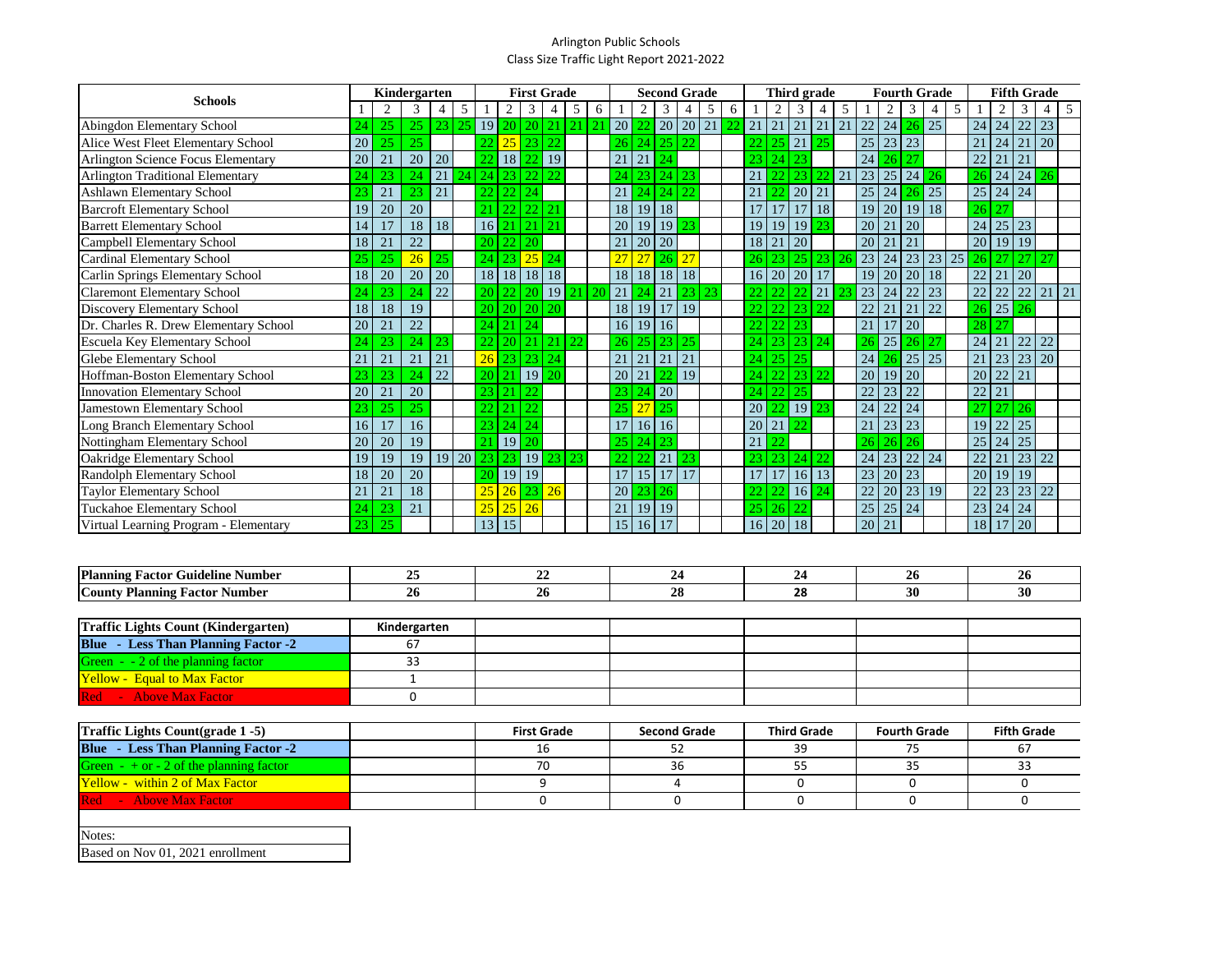|                      | Middle School Core and Foreign Language number of Class Size at 27 or More |                |                  |                |                |                     |                     |                     |               |  |  |  |  |  |
|----------------------|----------------------------------------------------------------------------|----------------|------------------|----------------|----------------|---------------------|---------------------|---------------------|---------------|--|--|--|--|--|
| <b>COURSE# TITLE</b> |                                                                            | <b>GUNSTON</b> | <b>JEFFERSON</b> | <b>KENMORE</b> | <b>SWANSON</b> | <b>WILLIAMSBURG</b> | <b>Dorothy Hamm</b> | <b>H-B WOODLAWN</b> | <b>VLP MS</b> |  |  |  |  |  |
| 11109                | Grade 6 English                                                            |                |                  |                |                |                     |                     |                     |               |  |  |  |  |  |
| 11110                | Grade 7 English                                                            |                |                  |                |                |                     |                     |                     |               |  |  |  |  |  |
| 11120                | Grade 8 English                                                            |                |                  |                |                |                     |                     |                     |               |  |  |  |  |  |
| 12210                | <b>World Geography</b>                                                     |                |                  |                |                |                     |                     |                     |               |  |  |  |  |  |
| 12212                | Immersion World Geography                                                  |                |                  |                |                |                     |                     |                     |               |  |  |  |  |  |
| 12354                | US History to Present                                                      |                |                  |                |                |                     |                     |                     |               |  |  |  |  |  |
| 13109                | Pre-Algebra for 7th Graders (7 and 8)                                      |                |                  |                |                |                     |                     |                     |               |  |  |  |  |  |
| 13110                | Math 6                                                                     |                |                  |                |                |                     |                     |                     |               |  |  |  |  |  |
| 13130                | Algebra I                                                                  |                |                  |                |                |                     |                     |                     |               |  |  |  |  |  |
| 13140                | Algebra I, Intensified                                                     |                |                  |                |                |                     |                     |                     |               |  |  |  |  |  |
| 14105                | Grade 6 Science                                                            |                |                  |                |                |                     |                     |                     |               |  |  |  |  |  |
| 14125                | Grade 8 Physical Science                                                   |                |                  |                |                |                     |                     |                     |               |  |  |  |  |  |
| 14126                | <b>Immersion Science 8</b>                                                 |                |                  |                |                |                     |                     |                     |               |  |  |  |  |  |
| 15110                | French I                                                                   |                |                  |                |                |                     |                     |                     |               |  |  |  |  |  |
| 15120                | French II                                                                  |                |                  |                |                |                     |                     |                     |               |  |  |  |  |  |
| 15510                | Spanish I                                                                  |                |                  |                |                |                     |                     |                     |               |  |  |  |  |  |
| 15520                | Spanish II                                                                 |                |                  |                |                |                     |                     |                     |               |  |  |  |  |  |

## **Middle School Core and Foreign Language number of Class Size at 27 or More**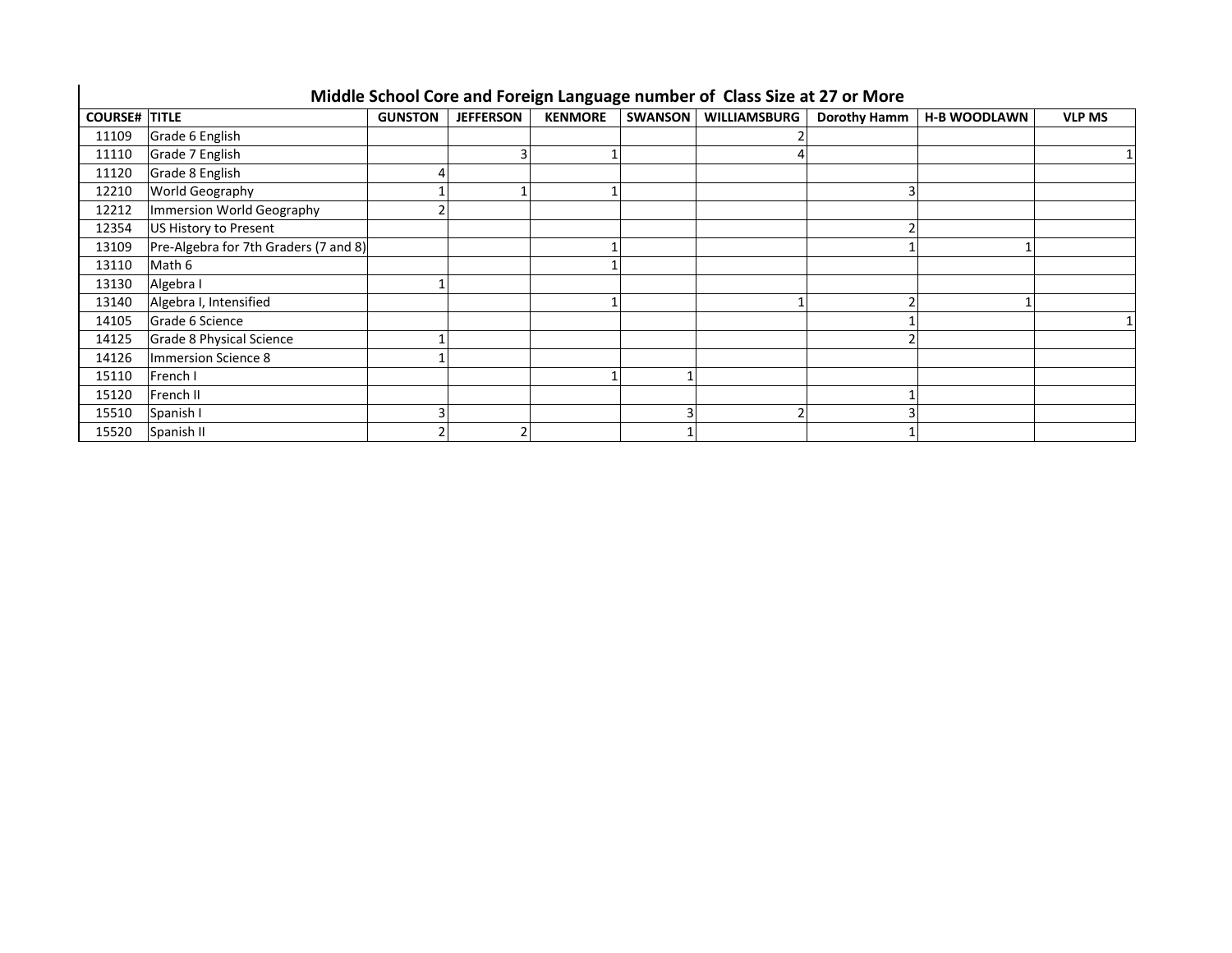|               | High School Core and Foreign Language number of Class Size at 27 or More |                  |                                      |                |                         |                      |               |                               |  |  |  |  |  |
|---------------|--------------------------------------------------------------------------|------------------|--------------------------------------|----------------|-------------------------|----------------------|---------------|-------------------------------|--|--|--|--|--|
| <b>COURSE</b> | <b>TITLE</b>                                                             | <b>WAKEFIELD</b> | <b>WASHINGTON-</b><br><b>LIBERTY</b> |                | YORKTOWN   H-B WOODLAWN | <b>Career Center</b> | <b>VLP Hs</b> | <b>ARLINGTON</b><br>Community |  |  |  |  |  |
| 21132         | English 9 Intensified                                                    |                  |                                      | 9              |                         |                      |               |                               |  |  |  |  |  |
| 21150         | English 11                                                               | 8                |                                      | 8              |                         |                      |               |                               |  |  |  |  |  |
| 22343         | World History, Intensified                                               | $\mathbf{1}$     |                                      | 9              |                         |                      |               |                               |  |  |  |  |  |
| 22440         | United States & Virginia Government                                      | 4                |                                      | 4              |                         |                      |               |                               |  |  |  |  |  |
| 23130         | Algebra I                                                                | $\overline{7}$   |                                      | 4              |                         |                      |               |                               |  |  |  |  |  |
| 23135         | Algebra II                                                               | $\overline{4}$   | 8                                    | 8              |                         |                      |               |                               |  |  |  |  |  |
| 23136         | Algebra II/Trigonometry, Intensified                                     |                  |                                      | 3              |                         |                      |               |                               |  |  |  |  |  |
| 23143         | Geometry                                                                 | $\overline{2}$   |                                      | 5              |                         |                      |               |                               |  |  |  |  |  |
| 23155         | Algebra III                                                              |                  |                                      |                |                         |                      |               |                               |  |  |  |  |  |
| 23164         | Pre-Calculus, Intensified                                                | $\mathbf 1$      |                                      |                |                         |                      |               |                               |  |  |  |  |  |
| 23190         | <b>Probability &amp; Statistics</b>                                      | $\mathbf{1}$     | 4                                    | $\mathbf{1}$   |                         |                      |               |                               |  |  |  |  |  |
| 24315         | Intensified Biology                                                      | 5                |                                      | $\overline{4}$ |                         |                      |               |                               |  |  |  |  |  |
| 24510         | <b>Physics</b>                                                           | $\overline{4}$   | 8                                    | 10             |                         |                      |               |                               |  |  |  |  |  |
| 25110         | French I                                                                 |                  |                                      |                |                         |                      |               |                               |  |  |  |  |  |
| 25510         | Spanish I                                                                |                  |                                      | $\overline{2}$ |                         |                      |               |                               |  |  |  |  |  |
| 25520         | Spanish II                                                               |                  |                                      |                |                         |                      |               |                               |  |  |  |  |  |
| 25530         | Spanish III                                                              | $\mathbf{1}$     |                                      | $\mathbf 1$    |                         |                      |               |                               |  |  |  |  |  |
| 31195         | English Literature & Composition, AP                                     | $\overline{2}$   |                                      | 6              |                         |                      |               |                               |  |  |  |  |  |
| 32319         | United States & Virginia History, AP                                     | $\mathbf 1$      |                                      | 12             |                         |                      |               |                               |  |  |  |  |  |
| 32445         | United States & Virginia Government,                                     | $\mathbf{1}$     | 10                                   | 8              |                         |                      |               |                               |  |  |  |  |  |
| 34370         | Biology, AP                                                              | $\mathbf{1}$     |                                      | $\mathbf 1$    |                         |                      |               |                               |  |  |  |  |  |

# **High School Core and Foreign Language number of Class Size at 27 or More**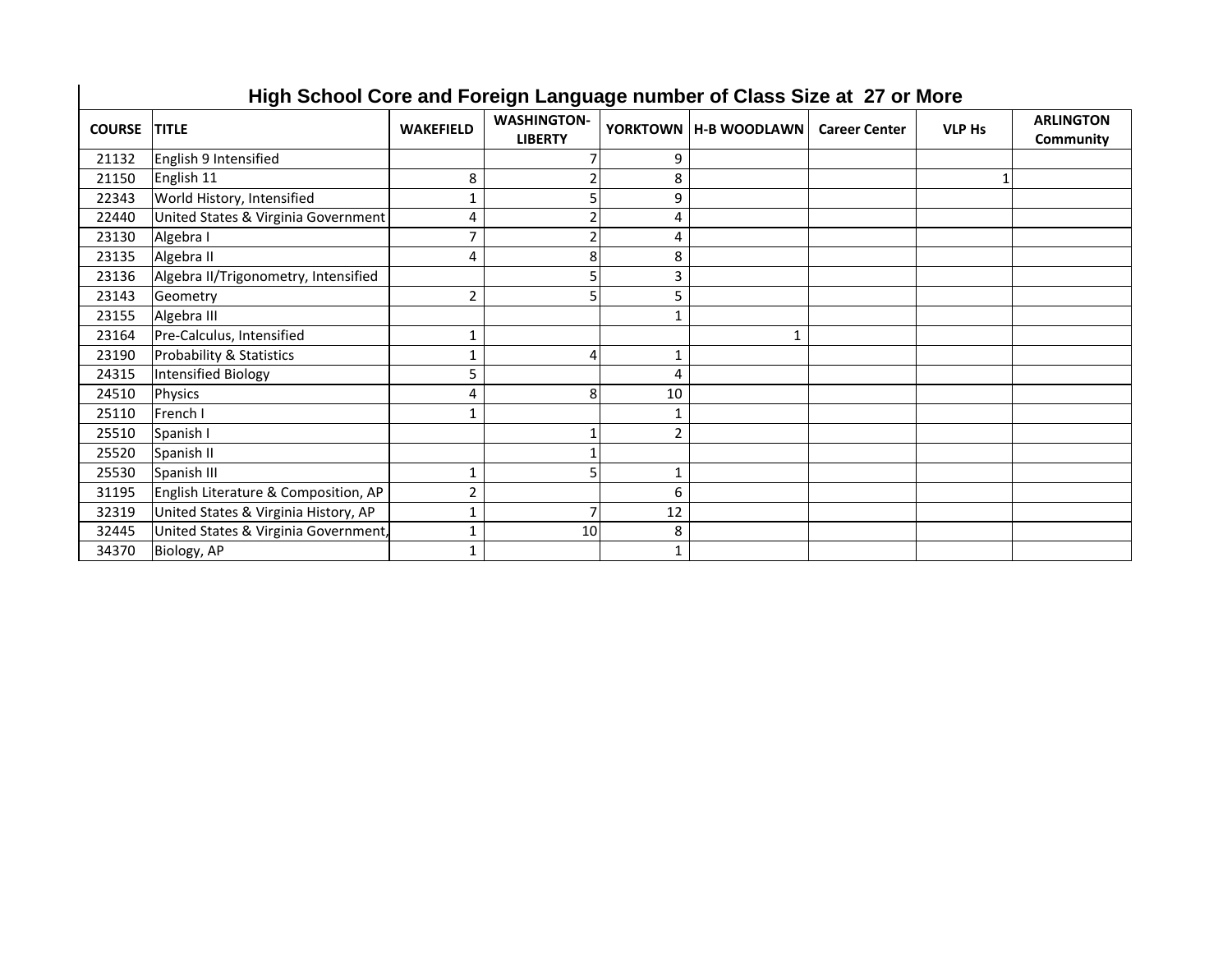| <b>New Directions Class Size Report</b>  |                   |  |  |  |  |  |  |  |  |
|------------------------------------------|-------------------|--|--|--|--|--|--|--|--|
| <b>TITLE</b>                             | <b>Class Size</b> |  |  |  |  |  |  |  |  |
| Algebra I                                | 5                 |  |  |  |  |  |  |  |  |
| Algebra, Functions & Data Analysis       | 3.5               |  |  |  |  |  |  |  |  |
| Art I                                    |                   |  |  |  |  |  |  |  |  |
| Art II                                   |                   |  |  |  |  |  |  |  |  |
| <b>Biology</b>                           | 6                 |  |  |  |  |  |  |  |  |
| <b>Earth Science</b>                     | 3.33              |  |  |  |  |  |  |  |  |
| <b>Economics &amp; Personal Finance</b>  | 6                 |  |  |  |  |  |  |  |  |
| English 10                               | 1.25              |  |  |  |  |  |  |  |  |
| English 11                               | 1.2               |  |  |  |  |  |  |  |  |
| English 12                               | 1.5               |  |  |  |  |  |  |  |  |
| English 9                                | $\overline{2}$    |  |  |  |  |  |  |  |  |
| <b>Environmental Science</b>             | $\overline{2}$    |  |  |  |  |  |  |  |  |
| Geometry                                 | 7                 |  |  |  |  |  |  |  |  |
| <b>Health &amp; Physical Education I</b> | 3                 |  |  |  |  |  |  |  |  |
| <b>Health and Physical Education II</b>  | 3                 |  |  |  |  |  |  |  |  |
| <b>Physical Education III</b>            | 3                 |  |  |  |  |  |  |  |  |
| Spanish I                                | $\overline{2}$    |  |  |  |  |  |  |  |  |
| Spanish II                               | $\overline{2}$    |  |  |  |  |  |  |  |  |
| United States & Virginia Government      | $\overline{3}$    |  |  |  |  |  |  |  |  |
| United States & Virginia History         | 2.5               |  |  |  |  |  |  |  |  |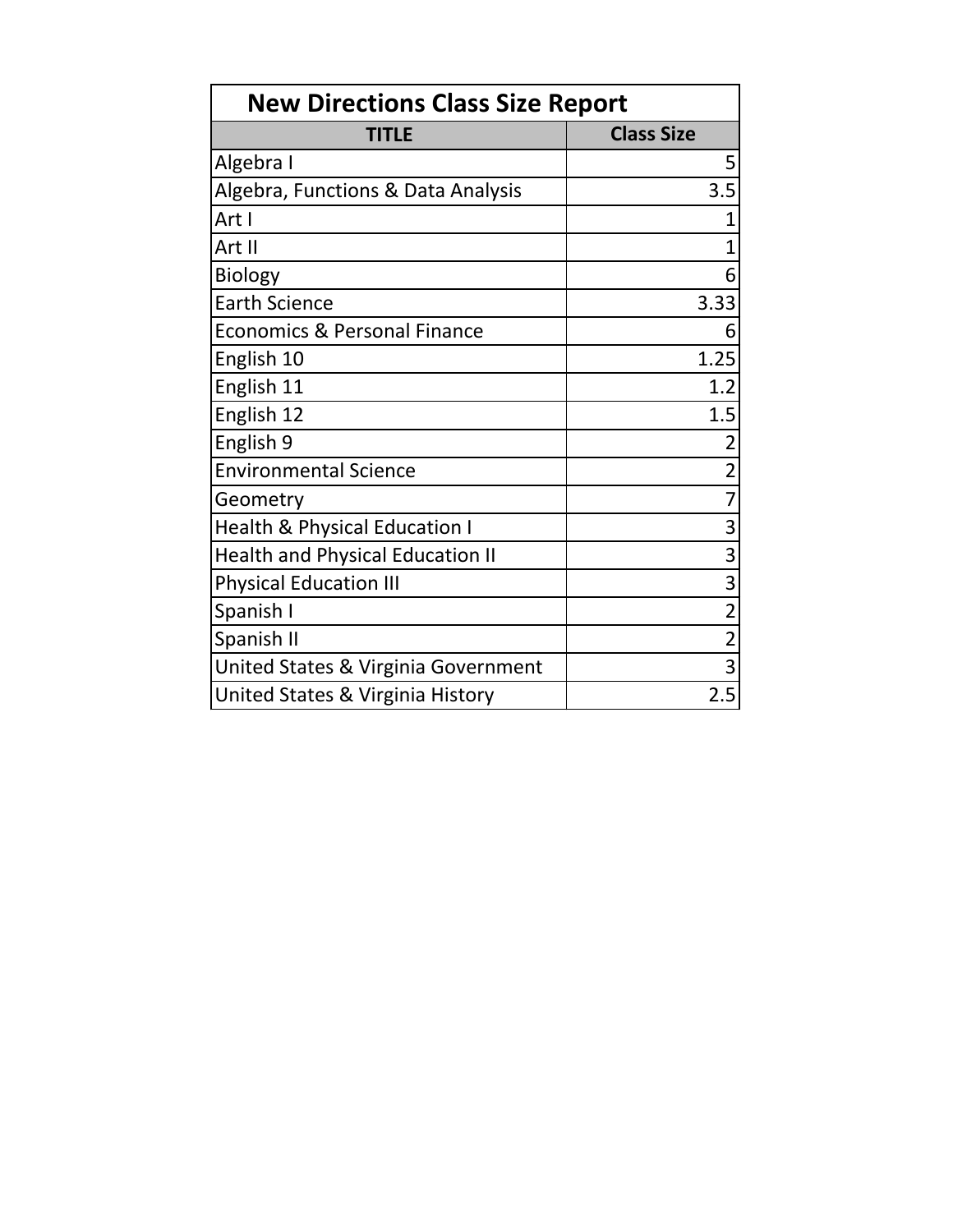| <b>CAREER CENTER CLASS COUNT</b> |                                                |                |                   |                                  |  |  |  |  |  |  |  |  |
|----------------------------------|------------------------------------------------|----------------|-------------------|----------------------------------|--|--|--|--|--|--|--|--|
|                                  |                                                | $#$ Of         | <b>Aver Class</b> | Range                            |  |  |  |  |  |  |  |  |
| <b>CRS</b>                       | <b>TITLE</b>                                   | <b>Class</b>   | <b>Size</b>       | Min - Max                        |  |  |  |  |  |  |  |  |
|                                  | <b>ACCExplore ACCExplore</b>                   | 5              | 91                | 2<br>203                         |  |  |  |  |  |  |  |  |
| 28062                            | Advanced Animal Science I/ Small Animal Care I | 3              | 16                | 12<br>20                         |  |  |  |  |  |  |  |  |
| 28741                            | Air Force Junior ROTC I                        | 3              | 10.67             | 15<br>7                          |  |  |  |  |  |  |  |  |
| 28742                            | Air Force Junior ROTC II                       | $\overline{c}$ | 2                 | $\overline{2}$<br>$\overline{2}$ |  |  |  |  |  |  |  |  |
| 28743                            | Air Force Junior ROTC III                      | $\overline{c}$ | 4                 | 3<br>5                           |  |  |  |  |  |  |  |  |
| 23130                            | Algebra I                                      | 5              | 12.8              | 17<br>9                          |  |  |  |  |  |  |  |  |
| 23135                            | Algebra II                                     | 4              | 16                | 9<br>23                          |  |  |  |  |  |  |  |  |
| 23136                            | Algebra II/Trigonometry, Intensified           | 2              | 16                | 17<br>15                         |  |  |  |  |  |  |  |  |
| 23145                            | Algebra, Functions & Data Analysis             | $\overline{2}$ | 8.5               | 3<br>14                          |  |  |  |  |  |  |  |  |
| 25990                            | American Sign Language I                       |                | 16                | 16<br>16                         |  |  |  |  |  |  |  |  |
| 25995                            | American Sign Language II                      |                | 5                 | 5<br>5                           |  |  |  |  |  |  |  |  |
| 25997                            | American Sign Language III                     |                | 14                | 14<br>14                         |  |  |  |  |  |  |  |  |
| 25822                            | Arabic II                                      |                | 2                 | 2<br>$\overline{2}$              |  |  |  |  |  |  |  |  |
| 25830                            | Arabic III                                     | 1              | 1                 | 1<br>1                           |  |  |  |  |  |  |  |  |
| 28955                            | Arlington Tech Capstone Experience             | 2              | 31                | 3<br>59                          |  |  |  |  |  |  |  |  |
| 24700                            | Astronomy                                      | $\overline{c}$ | 14                | 5<br>23                          |  |  |  |  |  |  |  |  |
| 28677                            | <b>Automotive Collision Repair I</b>           | $\overline{2}$ | 6                 | $6\phantom{1}6$<br>6             |  |  |  |  |  |  |  |  |
| 28678                            | <b>Automotive Collision Repair II</b>          |                | 6                 | 6<br>6                           |  |  |  |  |  |  |  |  |
| 28509                            | Automotive Technology I                        | 6              | 5.67              | 3<br>8                           |  |  |  |  |  |  |  |  |
| 98509W                           | Automotive Technology I, Dual Enrollment       | 6              | 10                | 12<br>8                          |  |  |  |  |  |  |  |  |
| 28507                            | Automotive Technology II                       |                |                   | $\overline{2}$<br>$\overline{2}$ |  |  |  |  |  |  |  |  |
| 98507W                           | Automotive Technology II, Dual Enrollment      | 2              | 14.5              | 16<br>13                         |  |  |  |  |  |  |  |  |
| 98508W                           | Automotive Technology III, Dual Enrollment     | $\overline{c}$ |                   | $\overline{2}$<br>$\overline{2}$ |  |  |  |  |  |  |  |  |
| 28731                            | <b>Aviation Technology</b>                     | $\overline{c}$ | 13.5              | 9<br>18                          |  |  |  |  |  |  |  |  |
| 28531                            | <b>Barbering I</b>                             |                | 11                | 11<br>11                         |  |  |  |  |  |  |  |  |
| 28532                            | <b>Barbering II</b>                            |                | 9                 | 9<br>9                           |  |  |  |  |  |  |  |  |
| 28526                            | <b>Barbering III</b>                           | 1              | 1                 | 1<br>1                           |  |  |  |  |  |  |  |  |
| 24310                            | Biology                                        | 5              | 16.6              | 13<br>20                         |  |  |  |  |  |  |  |  |
| 93179W                           | Calculus I/II, Dual Enrollment                 | 1              | 13                | 13<br>13                         |  |  |  |  |  |  |  |  |
| 93176W                           | <b>Calculus: Dual Enrollment</b>               | $\overline{2}$ | 12                | 8<br>16                          |  |  |  |  |  |  |  |  |
| CCSup                            | <b>Career Center Support</b>                   | 35             | 10.11             | 18<br>4                          |  |  |  |  |  |  |  |  |
| 22010                            | <b>Career Investigations</b>                   | 3              | 22.33             | 32<br>16                         |  |  |  |  |  |  |  |  |
| 24410                            | Chemistry                                      | 4              | 17                | 22<br>11                         |  |  |  |  |  |  |  |  |
| 25615                            | Chinese I                                      | 1              | $\overline{2}$    | $\overline{2}$<br>$\overline{c}$ |  |  |  |  |  |  |  |  |
| 25630                            | Chinese III                                    | $\overline{c}$ | 1.5               | $\overline{c}$<br>1              |  |  |  |  |  |  |  |  |
| 25640                            | Chinese IV                                     |                | 2                 | $\overline{2}$<br>$\overline{2}$ |  |  |  |  |  |  |  |  |
| 28408                            | <b>Computer Assisted Architectural Drawing</b> | 1              | 14                | 14<br>14                         |  |  |  |  |  |  |  |  |
| 28438                            | <b>Computer Assisted Engineering Drawing</b>   |                | 11                | 11<br>11                         |  |  |  |  |  |  |  |  |
| 96643W                           | Computer Programming Advanced, DE              | 1              | 7                 | 7<br>$\overline{7}$              |  |  |  |  |  |  |  |  |
| 96644W                           | Computer Programming Intensified, DE           | 1              | 14                | 14<br>14                         |  |  |  |  |  |  |  |  |
| 96638W                           | Computer Programming, Dual Enrollment          | $\overline{2}$ | 10                | 12<br>8                          |  |  |  |  |  |  |  |  |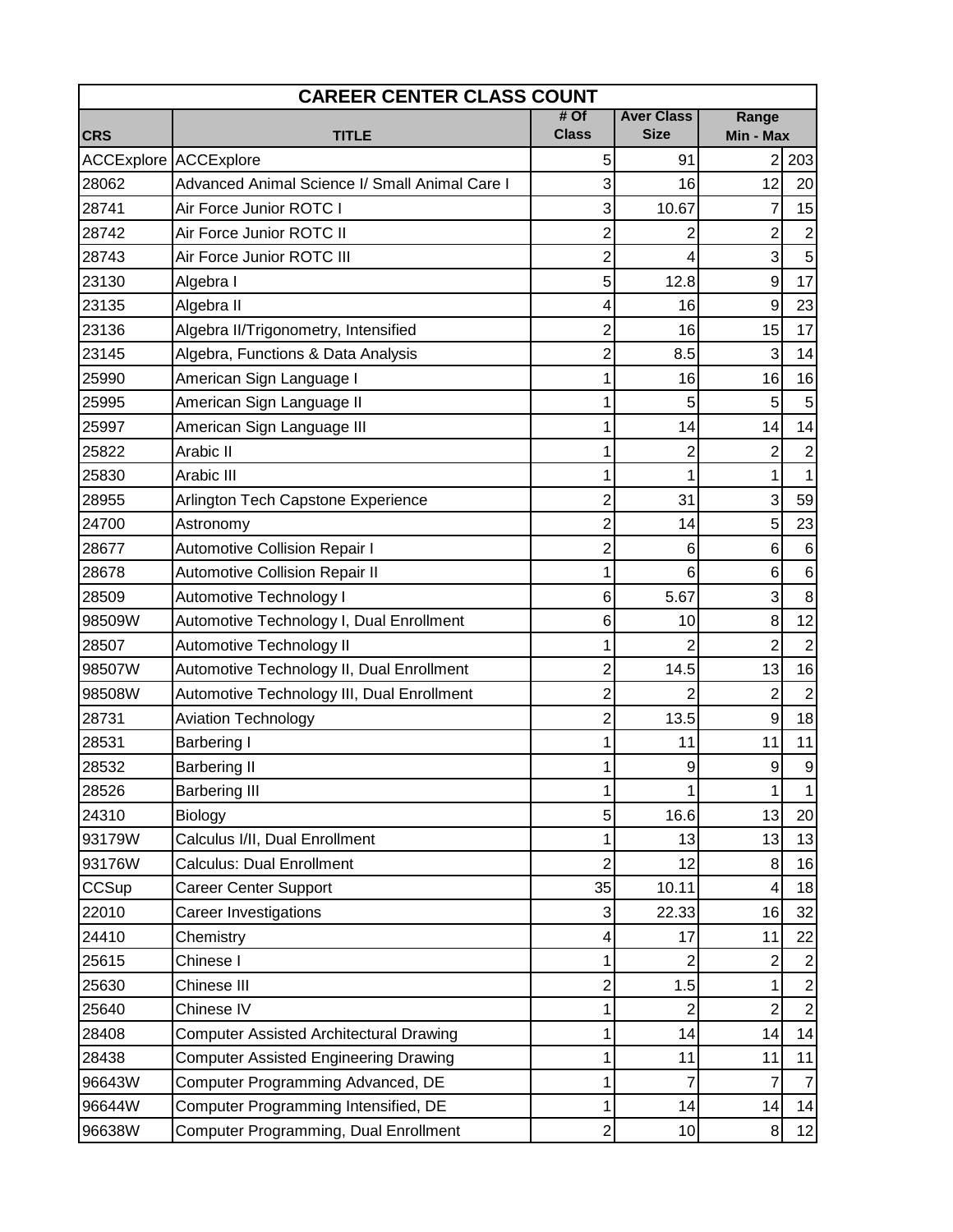| 33186  | Computer Science Principles, AP                    | 3              | 10.67          | 9               | 13             |
|--------|----------------------------------------------------|----------------|----------------|-----------------|----------------|
| 28512  | <b>Construction Technology</b>                     |                | 9              | 9               | 9              |
| 28528  | Cosmetology I                                      | 3              | 17             | 14              | 19             |
| 28529  | Cosmetology II                                     | 1              | 12             | 12              | 12             |
| 28530  | Cosmetology III                                    | $\overline{2}$ | 2.5            | 1               |                |
| 28522  | <b>Culinary Arts &amp; Sciences I</b>              | $\overline{2}$ | 16.5           | 15              | 18             |
| 28528  | Cosmetology I                                      | 3              | 17             | 14              | 19             |
| 28529  | Cosmetology II                                     |                | 12             | 12              | 12             |
| 28530  | Cosmetology III                                    | $\overline{2}$ | 2.5            | 1               |                |
| 28522  | <b>Culinary Arts &amp; Sciences I</b>              | $\overline{2}$ | 16.5           | 15              | 18             |
| 28523  | <b>Culinary Arts &amp; Sciences II</b>             | 1              | 11             | 11              | 11             |
| 28524  | <b>Culinary Arts III: Specialization</b>           |                |                | 7               |                |
| 26659  | Cybersecurity I: Cybersecurity Fundamentals        | $\overline{2}$ | 1.5            | 1               |                |
| 96659W | Cybersecurity I: Cybersecurity Fundamentals, DE    | $\overline{2}$ | 17.5           | 17              | 18             |
| 96662W | Cybersecurity II: Cybersec. Software Operation, DE | 1              | 8              | 8               | 8              |
| 96657W | Cybersecurity II: Comp Sftwr Netwk Operations, DE  | 1              | 8              | 8               | 8              |
| 26667  | <b>Cybersecurity Network Systems</b>               | 2              | 2              | 2               | 2              |
| 96667W | Cybersecurity Network Systems, DE                  | $\overline{2}$ | 17.5           | 17              | 18             |
| 28457  | <b>Digital Animation</b>                           | $\overline{2}$ | 15.5           | 12              | 19             |
| 26671  | <b>Digital Electronics</b>                         | 1              | 6              | $6\phantom{1}6$ | 6              |
| 29193  | Digital Photography I                              | 3              | 13.33          | 10              | 20             |
| 29194  | Digital Photography II                             |                | 7              | 7               |                |
| 28235  | Early Childhood Education I                        | $\overline{c}$ | 5              | 4               | 6              |
| 98235W | Early Childhood Education I, DE                    | $\overline{2}$ | 10             | 10              | 10             |
| 28236  | Early Childhood Education II                       | 1              |                | 1               |                |
| 98236W | Early Childhood Education II, DE                   | 1              | 8              | 8               | 8              |
| 24210  | <b>Earth Science</b>                               | $\overline{2}$ | 10.5           | 9               | 12             |
| 22212  | Economics & Personal Finance                       | 5              | 17.2           | 15              | 21             |
| 32806  | Economics, AP                                      | $\overline{2}$ | 18             | 14              | 22             |
| 20786  | ELD 1 English                                      | 1              | 7              | 7               | 7              |
| 20787  | ELD 1 Reading                                      | 1              | 7              | 7               |                |
| 20780  | ELD 1 Science                                      | 1              | 15             | 15              | 15             |
| 20775  | ELD 1 SLIFE Literacy Development                   | 1              | 8 <sup>1</sup> | $\bf 8$         | 8              |
| 20776  | ELD 1 SLIFE Reading                                | 1              | 8 <sup>1</sup> | 8               | 8              |
| 20789  | <b>ELD 1 Social Studies</b>                        | 1              | 15             | 15              | 15             |
| 20790  | ELD 2 English                                      | 1              | 10             | 10              | 10             |
| 20791  | ELD 2 Reading                                      | 1              | 10             | 10              | 10             |
| 20796  | ELD 3 English 9                                    | 1              | 2              | 2               | 2              |
| 20794  | ELD 3 Reading 9                                    | 1              | $\mathbf{2}$   | 2               | $\overline{2}$ |
| 20799  | ELD 4 English 10                                   |                | 4              | 4               |                |
| 20797  | ELD 4 Reading 10                                   | 1              | 4              | 4               | 4              |
| 24362  | <b>ELD Environmental Science</b>                   | 1              | 7              | $\overline{7}$  | 7              |
| 28534  | Electricity I                                      | $\overline{2}$ | 16             | 16              | 16             |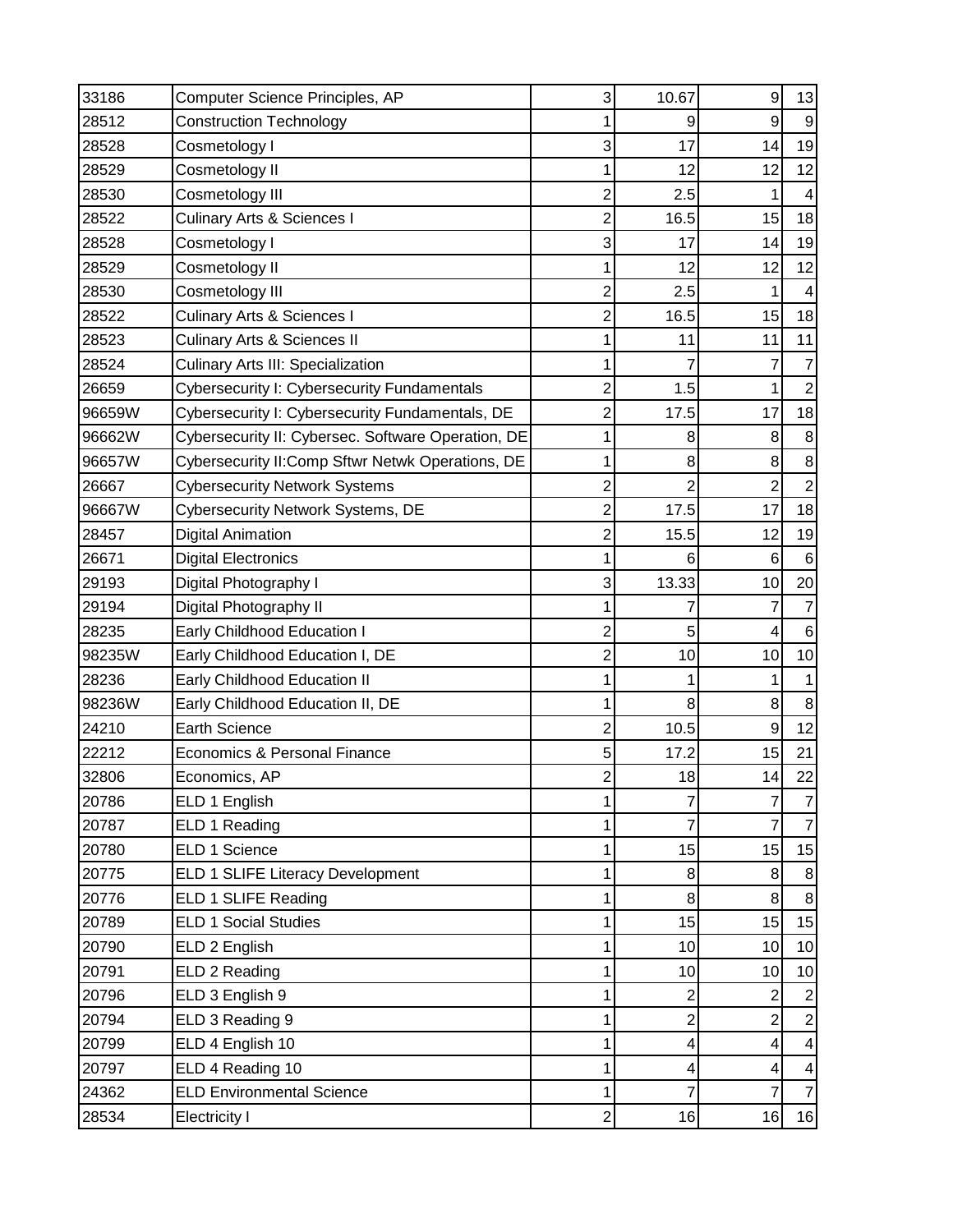| 28535  | <b>Electricity II</b>                              |                | 3              | 3                | 3              |
|--------|----------------------------------------------------|----------------|----------------|------------------|----------------|
| 28334  | Emergency Medical Technician/Human Anatomy &       | 2              | 2              |                  | 3              |
| 98334W | Emergency Medical Technician/Human Anatomy &       | 3              | 17             | 15               | 18             |
| 28491  | Engineering I: Intro to Engineering Design         | 7              | 15.29          | 9                | 26             |
| 28492  | Engineering II: Principles of Engineering          | 2              | 14             | 13               | 15             |
| 21140  | English 10                                         | 4              | 17.5           | 14               | 22             |
| 21142  | English 10 Intensified                             | 3              | 20             | 17               | 24             |
| 21150  | English 11                                         | 5              | 13.2           | 2                | 20             |
| 21185  | English 11 Extension                               | $\overline{2}$ | 5              | $\overline{2}$   | 8              |
| 91150W | English 11, Dual Enrollment (College Composition)  | 3              | 15             | 11               | 21             |
| 21160  | English 12                                         | 3              | 12             | 7                | 19             |
| 91160W | English 12 Dual Enrollment                         | 2              | 4.5            | 3                | $\,6$          |
| 91161W | English 12, Dual Enrollment (British & World Liter | $\overline{c}$ | 14.5           | $\boldsymbol{9}$ | 20             |
| 21130  | English 9                                          | 5              | 14.8           | 8                | 19             |
| 21132  | English 9 Intensified                              | 3              | 14.33          | 12               | 17             |
| 29094  | Entrepreneurship                                   | $\overline{c}$ | 10             | 9                | 11             |
| 99094W | Entrepreneurship, Dual Enrolled                    | $\overline{2}$ | 6              | 6                | $\,6$          |
| 24361  | <b>Environmental Science</b>                       | $\overline{c}$ | 2.5            | 2                | 3              |
| FlexPD | <b>Flexible Period</b>                             | 4              | 14.25          | 7                | 23             |
| 28325  | Forensic Technology with application in Biotechnol | 2              | 22.5           | 22               | 23             |
| 25120  | French II                                          |                |                | 3                |                |
| 25130  | French III                                         |                | 18             | 18               | 18             |
| 25140  | French IV                                          |                | 2              | $\overline{2}$   | $\overline{2}$ |
| 94310W | General Biology, Dual Enrollment                   |                | 13             | 13               | 13             |
| 94501W | General College Physics I, Dual Enrollment         | 2              | 17.5           | 14               | 21             |
| 94502W | General College Physics II DE                      |                | 19             | 19               | 19             |
| 94270W | General Environmental Science, Dual Enrollment     | 1              | 10             | 10               | 10             |
| 23143  | Geometry                                           | 5              | 11             | 1                | 18             |
| 23141  | Geometry, Intensified                              | 1              | 14             | 14               | 14             |
| 23142  | Geometry, Principles                               | 2              | 13.5           | 13               | 14             |
| 25210  | German I                                           |                | 7              | 7                |                |
| 25220  | German II                                          | 1              | 10             | 10               | 10             |
| 25230  | German III                                         | 1              | 9              | 9                |                |
| 28458  | <b>Graphic Communications System</b>               | $\overline{c}$ | 17             | 17               | 17             |
| 27300  | Health & Physical Education I                      | 7              | 18.57          | 6                | 37             |
| 27400  | Health and Physical Education II                   | 7              | 18             | 1                | 33             |
| 28303  | <b>Health Sciences</b>                             | 3              | 11.67          | 9                | 13             |
| 20028  | <b>Instructional Studies</b>                       | 19             | 6.68           | 3                | 10             |
| 24315  | Intensified Biology                                | 3              | 14.33          | 9                | 22             |
| 24415  | <b>Intensified Chemistry</b>                       | 3              | 15             | 13               | 17             |
| 95501W | Intermediate Spanish I/II, Dual Enrollment         |                | 10             | 10               | 10             |
| 21209  | Journalism: Yearbook                               | 1              | 10             | 10               | 10             |
| 25310  | Latin I                                            | 1              | $\overline{7}$ | $\overline{7}$   | $\overline{7}$ |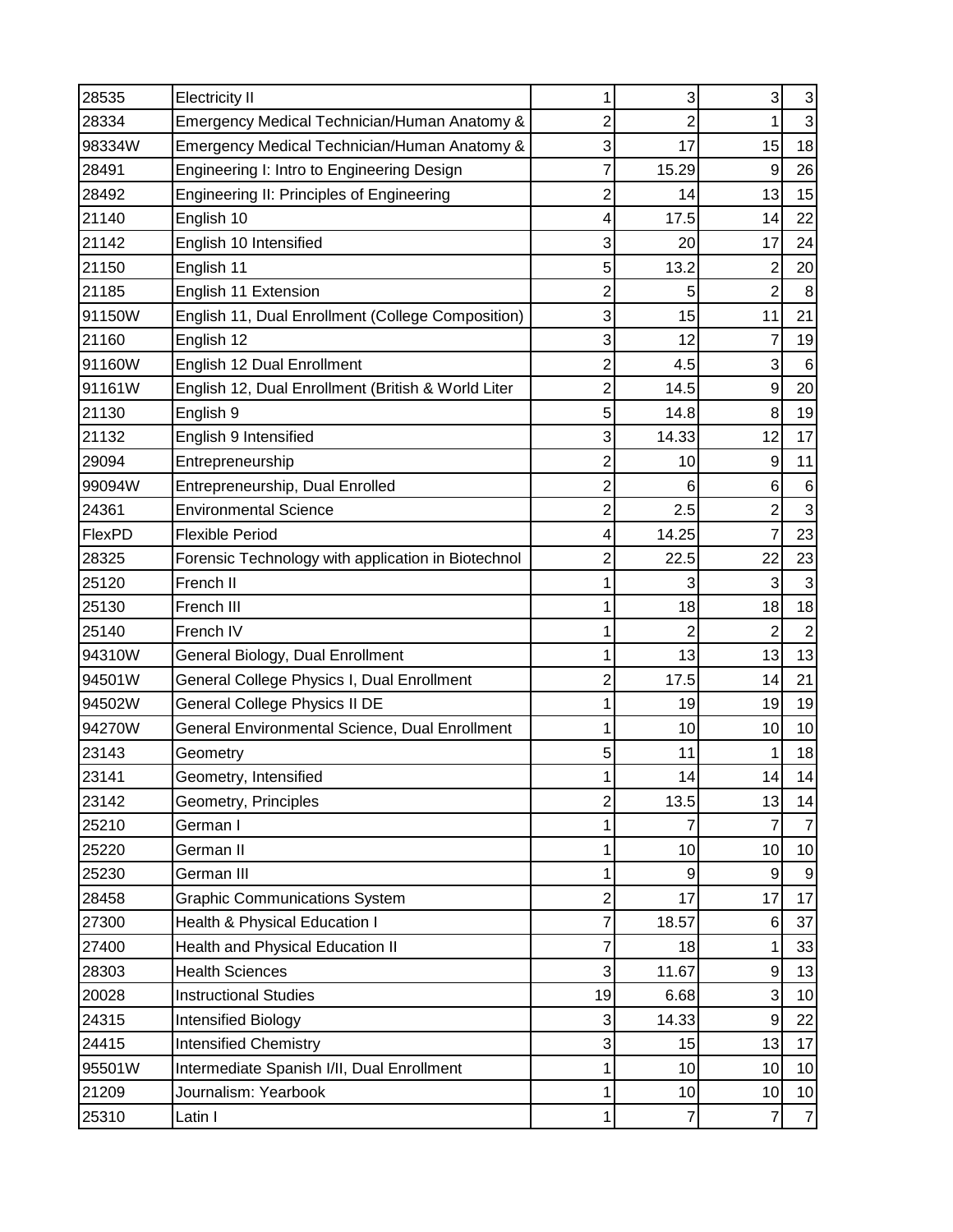| 25320  | Latin II                                           | 1              | 9              | 9              | 9  |
|--------|----------------------------------------------------|----------------|----------------|----------------|----|
| 25330  | Latin III                                          |                | 21             | 21             | 21 |
| 25340  | Latin IV                                           | 1              | 10             | 10             | 10 |
| 25350  | Latin V                                            | 1              |                | 1              |    |
| 20026  | <b>Living Skills</b>                               | 10             | 5.6            | 5              |    |
| 23111  | <b>Math Foundations</b>                            | 1              | 16             | 16             | 16 |
| 98383W | <b>Medical Terminology</b>                         | $\overline{2}$ | 13.5           | 10             | 17 |
| 20999  | Occupational Exploration                           | 10             | 6.3            | 5              | 8  |
| 20998  | Occupational Knowledge                             | 10             | 6.4            | 5              | 9  |
| 20055  | Personal Living & Finances                         | 10             | 5.3            | $\overline{2}$ | 8  |
| 28305  | Pharmacy Technician                                | 1              | 15             | 15             | 15 |
| 28332  | Physical Therapy/Sports Medicine Technology        | 3              | 9.33           | 5              | 13 |
| 24510  | Physics                                            | $\overline{2}$ | 21.5           | 20             | 23 |
| 24500  | Physics, Principles of                             | 1              | 18             | 18             | 18 |
| 23113  | Pre-Algebra                                        | 1              | 16             | 16             | 16 |
| 93162W | Pre-Calculus, Dual Enrollment                      | 3              | 16.67          | 11             | 22 |
| 23162  | Pre-Calculus/Trigonometry                          | $\overline{2}$ | 18             | 12             | 24 |
| 23190  | <b>Probability &amp; Statistics</b>                | $\overline{2}$ | 17             | 9              | 25 |
| 22900  | Psychology                                         | $\overline{2}$ | 19.5           | 18             | 21 |
| 20015  | Reading                                            | 1              |                | 1              |    |
| 29911  | Space Force Junior ROTC I                          | $\overline{2}$ | 2.5            | 1              |    |
| 25510  | Spanish I                                          | 1              | 10             | 10             | 10 |
| 25520  | Spanish II                                         |                | 14             | 14             | 14 |
| 25530  | Spanish III                                        | 3              | 14.67          | 12             | 18 |
| 25540  | Spanish IV                                         | 1              | 24             | 24             | 24 |
| 93163W | Statistics I/II, Dual Enrollment                   | 1              | 25             | 25             | 25 |
| 23124  | Strategies Algebra I                               | 3              | 12.33          | 9              | 17 |
| 23128  | Strategies, Geometry                               |                | 13             | 13             | 13 |
| 20185  | <b>Study Hall</b>                                  | 4              | 11.75          | 1              | 21 |
| 28460  | Sustainable and Renewable Technologies             | 1              | 19             | 19             | 19 |
| 99062W | Teachers for Tomorrow I, Dual Enrolled             | 1              | 8              | 8              | 8  |
| 28064  | Technical Animal Science I/ Veterinary Science I   | 3              | 14             | 9              | 20 |
| 28691  | Television & Multimedia Production III             | 1              | 4              | 4              |    |
| 98690W | TV and Multimedia Production II, DE                | $\overline{c}$ | $\overline{3}$ | 3              | 3  |
| 98689W | TV Production I, Dual Enrollment                   | $\overline{c}$ | 12.5           | 11             | 14 |
| 22440  | United States & Virginia Government                | 3              | 16.67          | 9              | 25 |
| 92240W | United States & Virginia Government, Dual Enrollme | $\overline{c}$ | 13             | 7              | 19 |
| 22360  | United States & Virginia History                   | 5              | 14.8           | 8              | 22 |
| 92360W | United States & Virginia History, Dual Enrollment  | $\overline{c}$ | 18.5           | 17             | 20 |
| 22446  | United States and Virginia Government ELD          | 1              | 10             | 10             | 10 |
| 20155  | <b>Volunteer Service</b>                           | 1              |                | 1              |    |
| 26646  | Web Page Design & Multimedia                       | $\overline{c}$ | 2.5            | $\overline{c}$ | 3  |
| 96646W | Web Page Design & Multimedia                       | $\overline{c}$ | 13.5           | 12             | 15 |